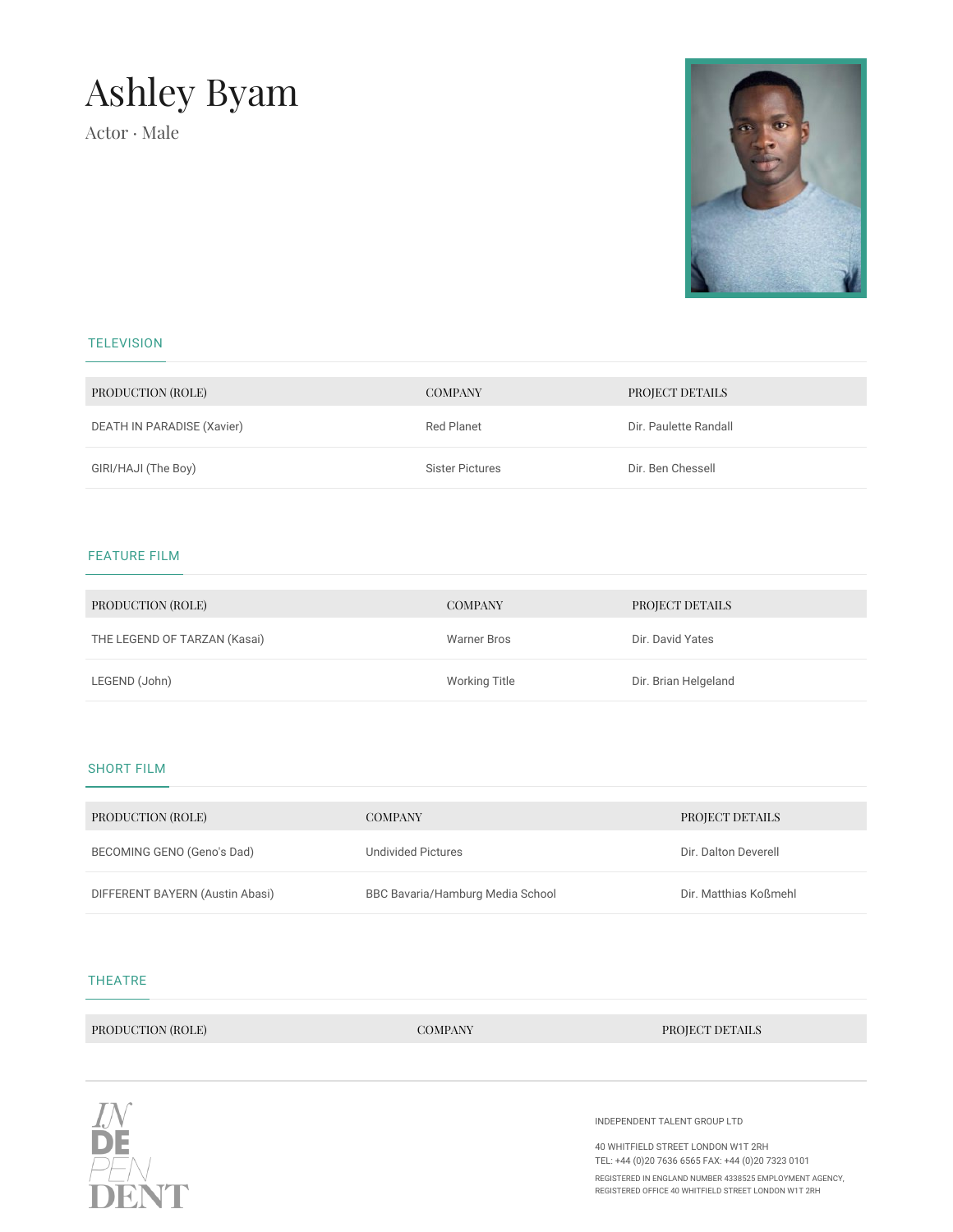| THE PHLEBOTOMIST (Interlude Performer)              | <b>Hampstead Theatre</b>             | Dir. Sam Yates                   |
|-----------------------------------------------------|--------------------------------------|----------------------------------|
| PEOPLE LIKE SHARON (David)                          | <b>VAULTS Festival</b>               | Dir. Bethany Pitts               |
| ABSOLUTE HELL (PC Molson)                           | <b>National Theatre</b>              | Dir. Joe Hill-Gibbins            |
| <b>BLACKOUT</b> (Murray)                            | <b>VAULTS Festival</b>               | Dir. Katie-Ann McDonough         |
| THE VELVETEEN RABBIT (The Boy)                      | The Unicorn Theatre                  | Dir. Purni Morrell               |
| NOTHING TO DECLARE: NORTHERN LIGHTS (Aaron)         | Director's Cut (Southwark Playhouse) | Dir. Danae Cambrook              |
| CONNECTED (Fantusi)                                 | Pint Sized / Bunker Theatre          | Dir. Tatty Hennessy              |
| <b>INDENTURE (Hardy)</b>                            | Dark Horse Festival                  | Dir. Lynette Linton              |
| AFTER PARTY (Jack)                                  | Wildcard Theatre / Union Theatre     | Dir. James Meteyard              |
| THE VELVETEEN RABBIT (The Boy)                      | Teatre Principal (Barcelona)         | Dir. Purni Morell                |
| THE LOST PLAY (Romeo)                               | Action To The Word                   | Dir. Henry Bauckham              |
| THE VELVETEEN RABBIT (The Boy)                      | New Victory Theatre (Broadway NY)    | Dir. Purni Morell                |
| ERGO SUM: DOWN THE RABBIT HOLE (Nick)               | Sleight Of Hand                      | Dir. Ellie Chadwick              |
| <b>BLACK SHEEP (David)</b>                          | Soho Theatre                         | Dir. Abigail Graham              |
| ANNA KARENINA (Levin)                               | The Royal Court                      | Dir. Robin Belfield              |
| LOVE'S LABOUR'S LOST (Costard)                      | The Oxford School of Drama           | Dir. George Peck                 |
| TERRORISM (First Passenger/Man 2/Second Oicer)      | The Oxford School of Drama           |                                  |
| DYING FOR IT (Oleg)                                 | The Oxford School of Drama           | Dir. Vicky Jones                 |
| THE TAMING OF THE SHREW (Petruchio)                 | The Oxford School of Drama           | Dir. Juliet Seal                 |
| LOVES LABOUR'S LOST (Berowne)                       | The Oxford School of Drama           | Dir. Rae McKen                   |
| A BOLD STROKE FOR A HUSBAND (Don Carlos/Don Caesar) | The Oxford School of Drama           | Dir. Colin Blumenau              |
| DRACULA (Dracula)                                   | The Oxford School of Drama           | Dir. Steve Woodward & Ed Woodall |
| WILD HONEY (Gerazim Kuzmich Petrin)                 | The Oxford School of Drama           | Dir. Hal Chambers                |
| THIS HAPPY BREED (Frank Gibbons)                    | The Oxford School of Drama           | Dir. Steve Woodward              |
| ROMEO & JULIET (Romeo)                              | Custom/Practice                      | Dir. Rae McKen                   |